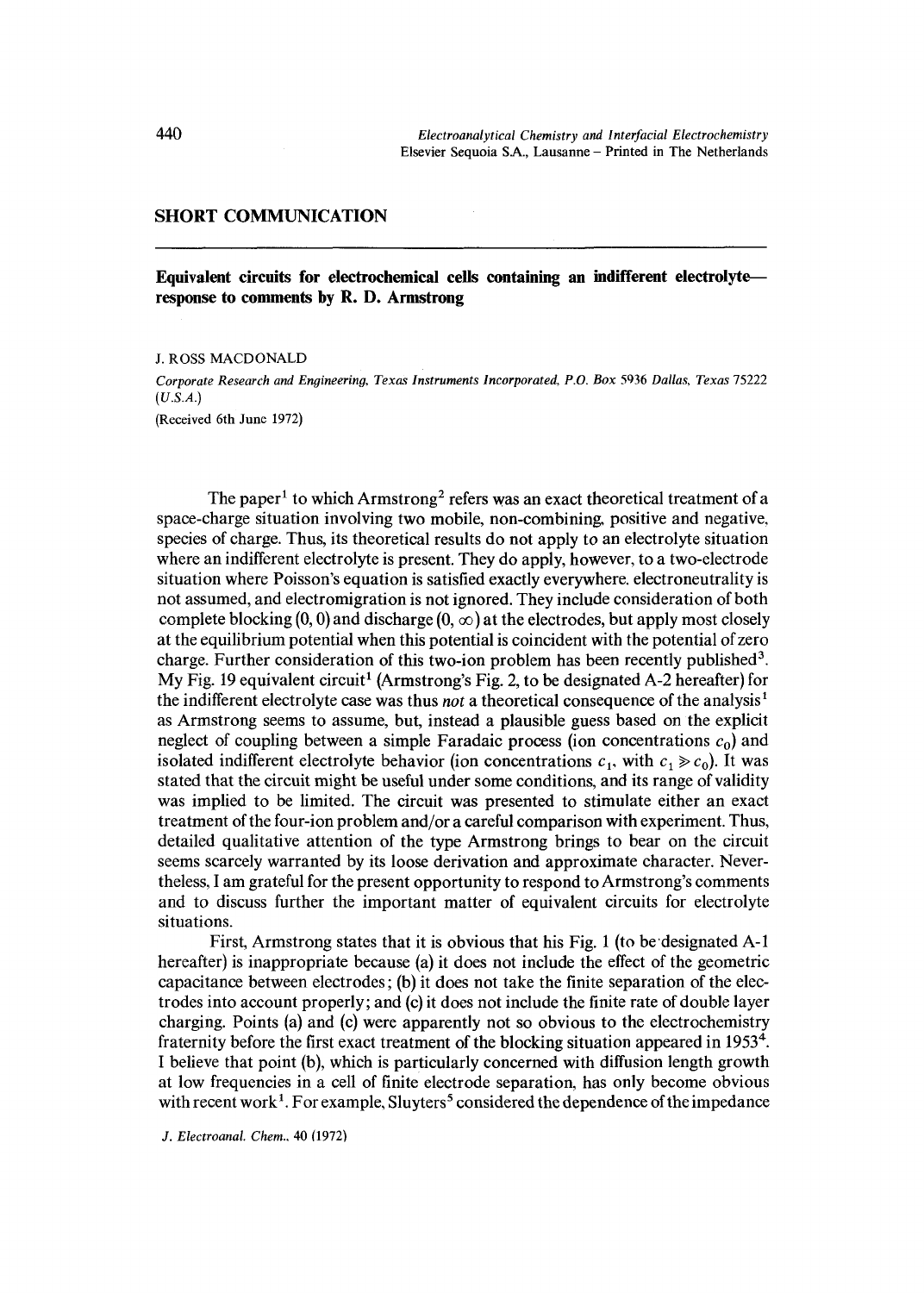of a finite-length, supported-electrolyte cell on electrode separation. By not considering as well the low-frequency limiting behavior of an "interface" impedance derived from his total impedance<sup> $1,3$ </sup>, he did not discover the constant values of "interface" capacitance and resistance which arise at frequencies sufficiently low that the electrode separation and diffusion length become comparable<sup>1</sup>.

Armstrong points out some deficiences in the conventional equivalent circuit, Fig. A-I, but does not discuss how the necessary "slight modifications" might be carried out. It is pertinent to mention that the first one may indeed the readily remedied<sup>1,3,4</sup>. The constant geometrical capacitance  $C_g$ (= $\epsilon A/4 \pi l$  for plane, parallel electrodes, where  $\varepsilon$  is the dielectric constant of the solution, A the effective electrode area, and I the electrode separation) must appear connected directly between the two electrodes, as in Fig. A-2. The second difficulty of the conventional circuit is also remedied in the suggested circuit. For any finite value of l, the Warburg impedance of Fig. A-1 (also included in Fig. A-2) must be replaced at sufficiently low frequencies by frequency-independent capacitance and resistance elements in series. Figure A-2 incorporates this necessity since  $R_{si}(\omega)$  and  $C_{s}(\omega)$  show just such behavior<sup>1,3</sup>. Finally, Fig. A-2 seems to avoid deficiency (c) since the d.l. capacitance  $C_1$  is charged directly through  $R_B$ , the solution resistance arising from the indifferent electrolyte. To a casual observer it may thus appear strange that Armstrong objects to an equivalent circuit which remedies the deficiences that he himself points out occur in the conventional circuit !

An exact theoretical treatment of the four-ion problem with  $c_0 \ll c_1$  would be quite complicated and does not seem justified until appropriate boundary conditions at both electrodes of a finite cell can be found. Such boundary conditions, which might have to be slowly time varying, should be required to lead to good agreement between theory and experiment when a constant total overpotential is applied and the resulting cell current measured. Such agreement should, of course, extend over a considerable overpotential range. No such boundary conditions are currently available to my knowledge. When they become available, the small-signal impedance of the cell could be calculated (assuming differential linearity) by applying a very small step function increment to the applied total overpotential, then Laplace transforming the resulting transient response into the frequency domain. The resulting impedance would, however, only be applicable above a certain frequency  $f_0$  if the boundary conditions and bulk ionic concentrations were slowly time varying. Such time variation would determine  $f_0$ , which, of course, would be zero when the cell and electrode properties were time invariant.

Unfortunately, no well-established, fully adequate boundary conditions seem available even in the two-ion case (no indifferent electrolyte). Several authors have thus used the time-invariant discharge parameters  $(r_p, r_p)$  of Chang and Jaffé<sup>6</sup> in theoretical studies of the two-ion situation. The infinitely rapid Faradaic electrode reaction considered in refs. 1 and 3 and Fig. A-2 corresponds to the discharge parameter choices  $(\infty, 0)$  or  $(0, \infty)$ .

It has been conventional thus far to apply the same  $(r_p, r_n)$  parameter values to both electrodes of a cell, and it is worthwhile to mention that this general case, with arbitrary ion mobilities and valencies, has recently been worked out to give the complete small-signal impedance in the two-ion situation 7. Nevertheless, in most practical electrolyte situations, whether two or  $n$ -ion cases, it seems plausible to require that

*J. Electroanal. Chem.*, 40 (1972)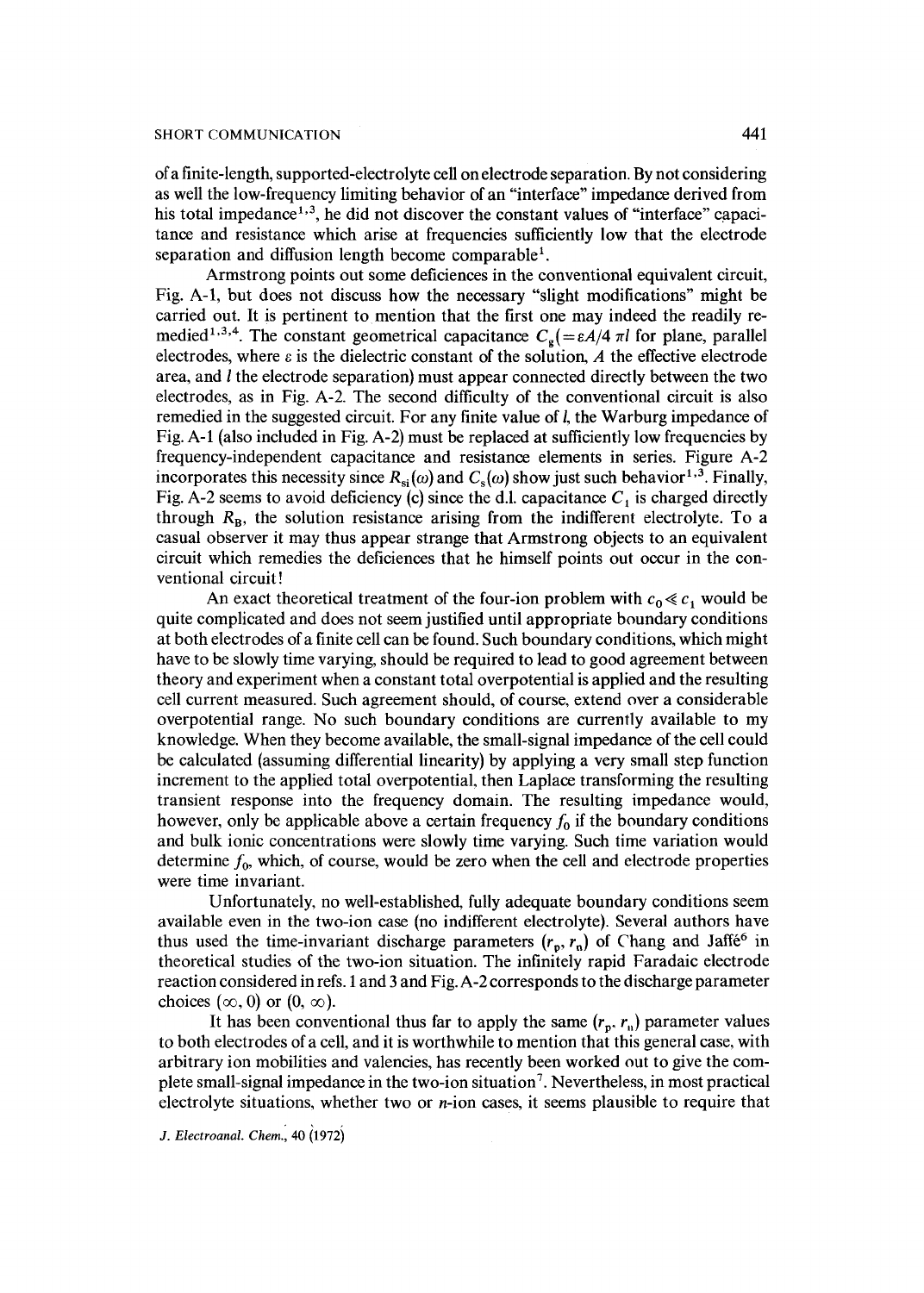the boundary conditions differ appreciably at the two electrodes when the total overpotential is considerably different from zero. This possibility, in a different context, was recently brought to my attention by private discussion with Dr. P. W. M. Jacobs. Thus, to the degree that the Chang-Jaffé parameters are adequate boundary conditions, it may be necessary to take the values  $(r_{p_1}, r_{p_1})$  at one electrode and  $(r_{p_2}, r_{n_2})$  at the other, with these quantities all possibly slowly time varying and potential dependent. For  $AgNO<sub>3</sub>$  in aqueous solution, for example, one would use  $(r_n, 0)$  at the negative electrode and  $(0, r_n)$  at the positive one for sufficiently large total overpotential. Here the zero denotes complete blocking of the designated ion. Finally, if the finite rates of reaction at the electrodes were always much faster than all other processes in the cell, the parameter choices  $(\infty, 0)$  and  $(0, \infty)$  would be appropriate under these conditions and would not need to be time varying.

Meanwhile, Armstrong believes that the reason for my "theoretical" behavior arises because the  $(0, \infty)$  boundary condition requires that the discharging ion (his species A) maintain time-invariant concentration at the electrode where it discharges. This conclusion, applied to Fig. A-2, seems somewhat dubious. If the electrode reaction were very fast but not infinitely fast,  $r_n$  would be very large but not infinite. Then the concentration of species A would indeed change with time and, in fact, it would include a sinusoidal component. But the main result of a large but finite  $r_p$  would be only the introduction of a small electrode reaction resistance in series with  $R<sub>F</sub>$  of Fig. A-2 and a small increase in  $R<sub>c</sub>$ . Thus, the form of the circuit would remain unaltered to at least first order. Therefore, Armstrong's demonstration that the concentration of the species A ion cannot remain constant at the electrode does not seem particularly germane to his purpose of showing that Fig. A-1 is superior to Fig. A-2.

There is nothing in the two-ion treatment<sup> $1,3,4$ </sup> or in Fig. A-2 which would preclude Armstrong's suggestion of electron tunneling across the inner layer of the double layer at the two electrodes. This may likely be energetically favored over the situation of ions displacing solvent molecules from the inner layer before the electrode reaction occurs. The important point remains that charge carriers of one kind or another must pass *throuoh* the inner layer. Such passage, together with the in-phase motion of species-A ions in the bulk of the solution, must necessarily lead to a noninfinite, frequency-independent resistance, connected directly between the two electrodes, such as  $R_F$  of Fig. A-2. This resistance, arising from the Faradaic process and the bulk resistance of the discharging ion, will be far greater than  $R_B$  when  $c_1 \ll c_0$ , and it cannot have a capacitance in series with it. In the general case,  $R_F$  may indeed show secular variation, but it must nevertheless represent a direct (conduction) current path from electrode to electrode (even if the actual species of current carrier changes one or more times from one electrode to the other).

It seems quite significant to me that the conventional circuit of Fig. A-1 shows *no* such direct current path (the Warburg impedance approaches infinity as  $\omega \rightarrow 0$ ). It seems that, theoretically, such a path is absolutely necessary in the Faradaic discharge situation<sup>1</sup>. In practice, the usual very large value of the ratio  $R_F/R_B$  and possible slow time variation of  $R_F$  probably make it extremely difficult to isolate the effects of  $R_F$  in conventional electrolyte measurements and analysis. Thus, while Armstrong is probably correct in stating that Fig. A-1 can successfully interpret many experimental results, he seems to me to be incorrect in principle in maintaining that Fig. A-1 with slight modifications is the appropriate circuit.

*J. Electroanal. Chem.,* 40 (1972)